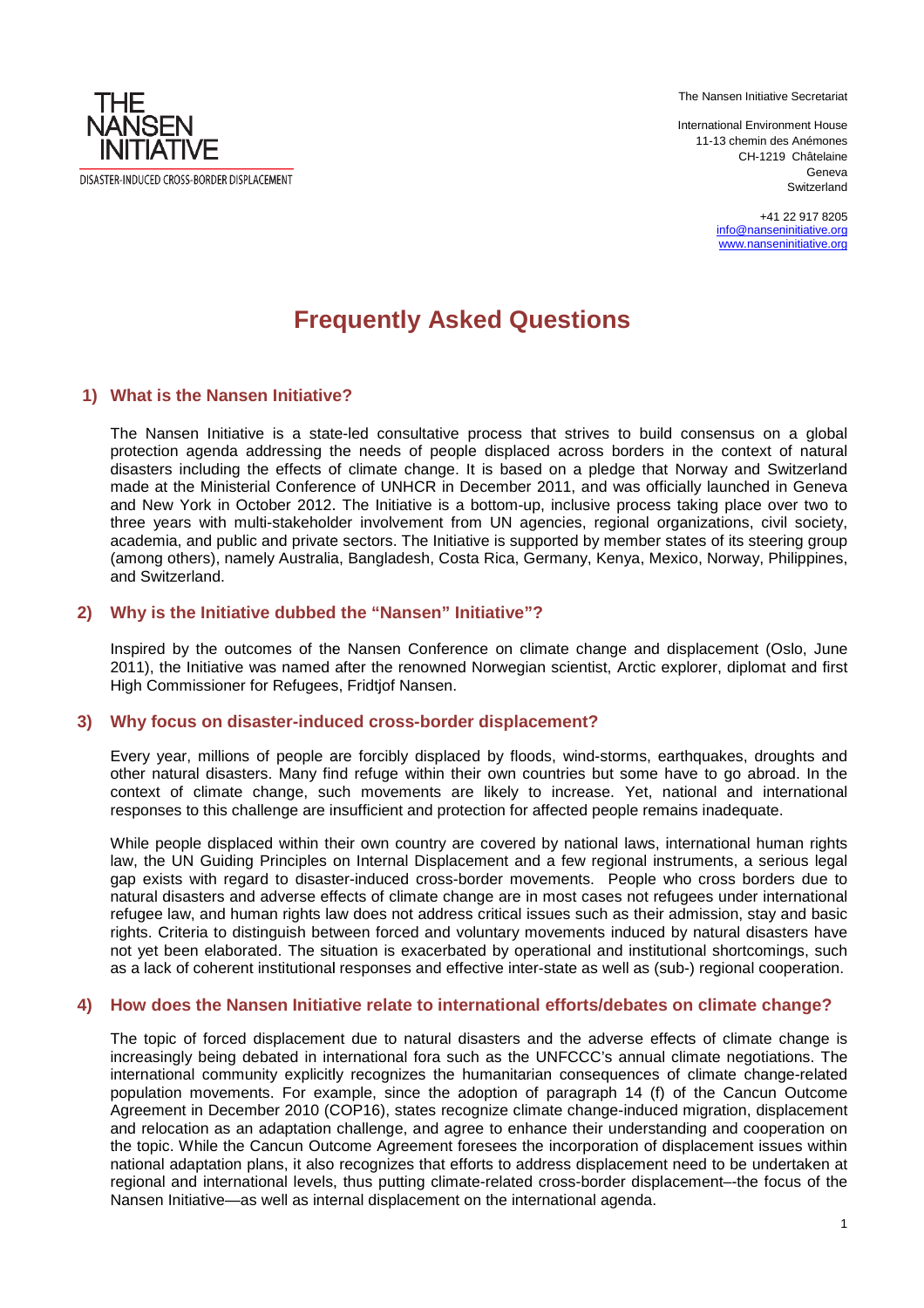### **5) What is the Structure of the Nansen Initiative?**

With states as its primary stakeholders, the Nansen Initiative is chaired by Norway and Switzerland and managed by a **Steering Group, a Consultative Committee, an Envoy and a small Secretariat** based in Geneva.

The Steering Group which is comprised of six to ten states with balanced representation from the Global South and North (Australia, Bangladesh, Costa Rica, Germany, Kenya, Mexico, Norway, the Philippines, and Switzerland) overviews and steers the process. The Consultative Committee will inform and support the implementation of the initiative through the experience of its members. It includes researchers and representatives from international organizations, think tanks and non-governmental organizations that address displacement and migration issues, climate change and development. Professor Walter Kaelin acts as the Envoy of the Chairmanship of the Nansen Initiative, representing it throughout the process and providing strategic guidance and input. The Geneva-based Secretariat supports these bodies and the process as a whole.

### **6) Who can participate in the Initiative?**

The Initiative is designed as a participatory process and aims to include the views from a variety of actors (States, UN agencies and other international organizations, academic institutions, NGOs, civil society, and the private sector at local, regional, and global levels).

The Consultative Committee of the Nansen Initiative allows membership of civil society groups, academic institutions, international organizations/UN agencies, NGOs, and private sector actors at local, regional, and global levels.

Additionally, states that are not part of the Steering Group but are interested in supporting the work of the Initiative can sign up to be members of the "Group of friends of the Nansen Initiative". Doing so will allow them to:

- − Receive information on the activities of the Nansen Initiative on a regular basis
- − Receive relevant Nansen Initiative documentation (reports, studies, etc.)
- − Be invited to meetings, including the regional consultations
- − Be called upon, when appropriate, to cooperate with the Nansen Initiative on specific issues
- − Be invited to provide substantive input to the activities of the Initiative

#### **7) What are the outcomes and outputs of the Nansen Initiative?**

The overall goal of the Nansen Initiative is to build a consensus on key principles and elements regarding the protection of persons displaced across borders in the context of natural disasters. It is hoped that this consensus will set the agenda for future action at domestic, regional and international levels. The envisaged **outcome** is an **agenda** for the protection of people displaced across international borders in the context of natural disasters. It is envisioned that the agenda will consist of three core pillars:

- **1)** International cooperation and solidarity among states;
- **2)** Standards for the treatment of affected people regarding admission, stay, and status; and
- **3)** Operational responses, including funding mechanisms and delineated responsibilities of international humanitarian and development actors

#### **Outputs** include:

- **1)** Five (sub)-regional consultations on the topic;
- **2)** Establishment of a consolidated knowledge base;
- **3)** Global dialogue on the three elements of the protection agenda; and
- **4)** Follow-up process and dissemination of results

## **8) Would the Initiative's outcomes lead to a soft law document similar to the "Guiding Principles on Internal Displacement"?**